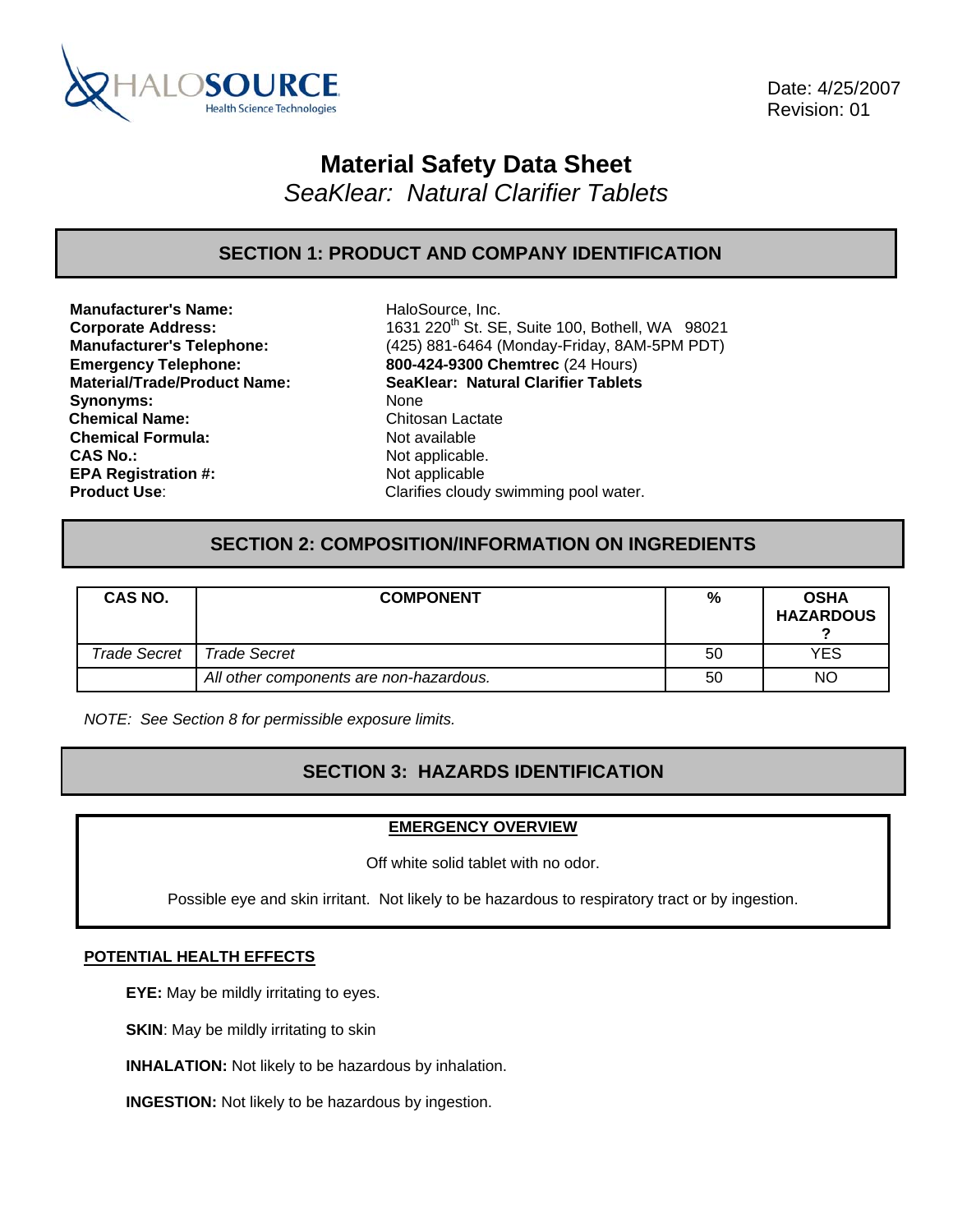### SeaKlear: Natural Clarifier Tablets **Page Number: 2 of 6** and Page Number: 2 of 6

**CHRONIC EXPOSURE/CARCINOGENICITY:** None of the components present in this material at concentrations of equal to or greater than 0.1% are listed by IARC, NTP, OSHA or ACGIH as a carcinogen.

**SIGNS AND SYMPTOMS OF OVEREXPOSURE:** Eye or skin irritation.

**AGGRAVATION OF PRE-EXISTING CONDITIONS:** None known.

**POTENTIAL ENVIRONMENTAL EFFECTS:** Material is 100% biodegradable and nontoxic.

## **SECTION 4: FIRST AID MEASURES**

#### **FIRST AID PROCEDURES**

**EYE CONTACT:** Remove contact lenses (if applicable), flush with water for 15 minutes. Call a physician.

**SKIN CONTACT:** Cleansing the skin after exposure is advisable.

**INHALATION:** If large amounts of dust are inhaled, remove to fresh air and consult a physician.

**INGESTION:** Consult a physician if necessary.

**NOTE TO PHYSICIANS:** None.

## **SECTION 5: FIRE FIGHTING MEASURES**

**FLASH POINT:** Not available **AUTOIGNITION TEMPERATURE:** Not available **UPPER FLAMMABLE LIMIT:** Not available **LOWER FLAMMABLE LIMIT:** Not available

**FLAMMABLITY CLASS (OSHA):** Not applicable **FLAME PROPAGATION/BURNING RATE:** Not available

**UNIQUE FIRE PROPERTIES:** None known.

**HAZARDOUS COMBUSTION PRODUCTS:** Carbon Monoxide. Carbon Dioxide.

**EXTINGUISHING MEDIA:** Use water, dry chemicals, carbon dioxide, sand or foam. Use extinguishing media appropriate for surrounding fire.

**PROTECTION OF FIREFIGHTERS:** Do not enter confined fire space without full bunker gear (helmet with face shield, bunker coat, gloves and rubber boots), including a positive pressure NIOSH approved self-contained breathing apparatus. Water may be used to keep fire-exposed containers cool until fire is out.

## **SECTION 6: ACCIDENTAL RELEASE MEASURES**

**PERSONAL PROTECTIVE EQUIPMENT:** See Section 8 (Personal Protective Equipment).

**ENVIRONMENTAL PRECAUTIONS:** Material is 100% biodegradable and nontoxic.

**METHODS FOR CLEANING UP:** Dilute with water and hose down.

#### **SECTION 7: HANDLING AND STORAGE**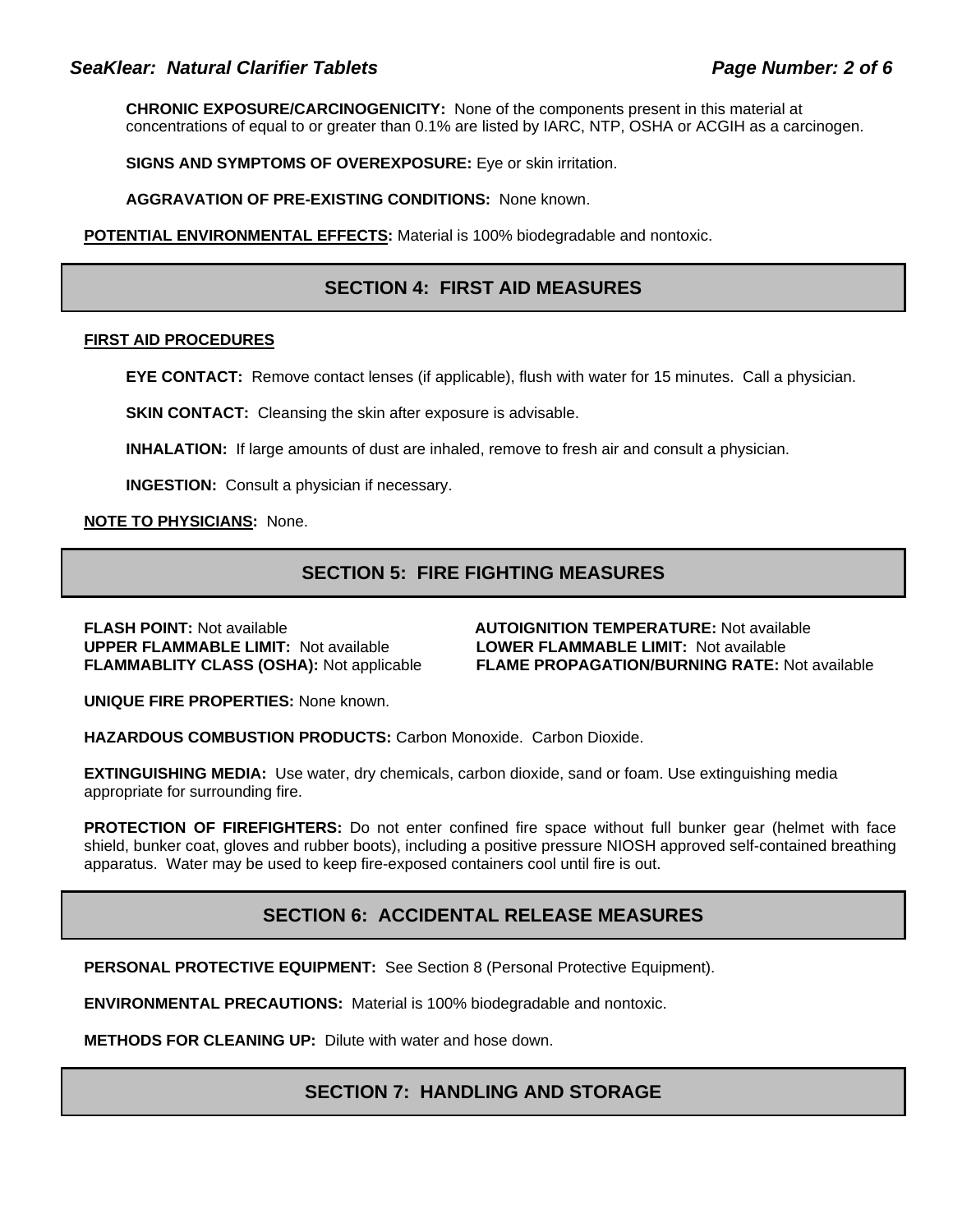#### **SAFE** *HANDLING* **RECOMMENDATIONS**

**VENTILATION:** General ventilation should be sufficient under normal conditions.

**FIRE PREVENTION:** No special fire protection required.

**SPECIAL HANDLING REQUIREMENTS:** Avoid eye contact.

#### **SAFE** *STORAGE* **RECOMMENDATIONS**

**CONTAINMENT:** No special containment.

**STORAGE ROOM RECOMMENDATIONS:** Store at temperature below 110° F to prevent deformation.

**INCOMPATIBLE MATERIALS:** Strong oxidants.

**STORAGE CONDITIONS:** Store at temperature below 110° F to prevent deformation.

## **SECTION 8: EXPOSURE CONTROLS/PERSONAL PROTECTION**

**ENGINEERING CONTROLS:** General ventilation should be sufficient under normal conditions.

#### **PERSONAL PROTECTIVE EQUIPMENT (PPE)**

**EYE/FACE PROTECTION:** Safety glasses recommended.

**SKIN PROTECTION:** No special skin protection is needed.

**HAND PROTECTION**: For operations where hand contact can occur, rubber gloves recommended.

**RESPIRATORY PROTECTION:** A respiratory protection program that meets OSHA's 29 CFR 1910.134 and ANSI Z88.2 requirements must be followed whenever workplace conditions warrant a respirator's use. Respirator use is not required for this product.

**GOOD HYGEIENE/WORK PRACTICES:** Always follow good hygiene/work practices by avoiding vapors or mists and contact with eyes and skin. Thoroughly wash hands after handling and before eating or drinking. Always wear the appropriate PPE when repairing or performing maintenance on contaminated equipment.

#### **EXPOSURE GUIDELINES**

| <b>PERMISSIBLE EXPOSURE LIMITS</b> |             |            |              |             |             |             |
|------------------------------------|-------------|------------|--------------|-------------|-------------|-------------|
| <b>INGREDIENT</b>                  | <b>OSHA</b> |            | <b>WISHA</b> |             | ACGIH (TLV) |             |
| CAS NO.                            | TWA         | STEL       | TWA          | <b>STEL</b> | TWA         | <b>STEL</b> |
| Not Applicable                     | <b>Not</b>  | <b>Not</b> | Not          | <b>Not</b>  | <b>Not</b>  | Not         |
|                                    | Applicable  | Applicable | Applicable   | Applicable  | Applicable  | Applicable  |

## **SECTION 9: PHYSICAL AND CHEMICAL PROPERTIES**

**COLOR:** Off white **SHAPE:** Tablet **PHYSICAL FORM:** Solid **ODOR:** No odor **VAPOR DENSITY:** Not available **BOILING POINT:** Not available

**pH:** Not available **VAPOR PRESSURE:** Not available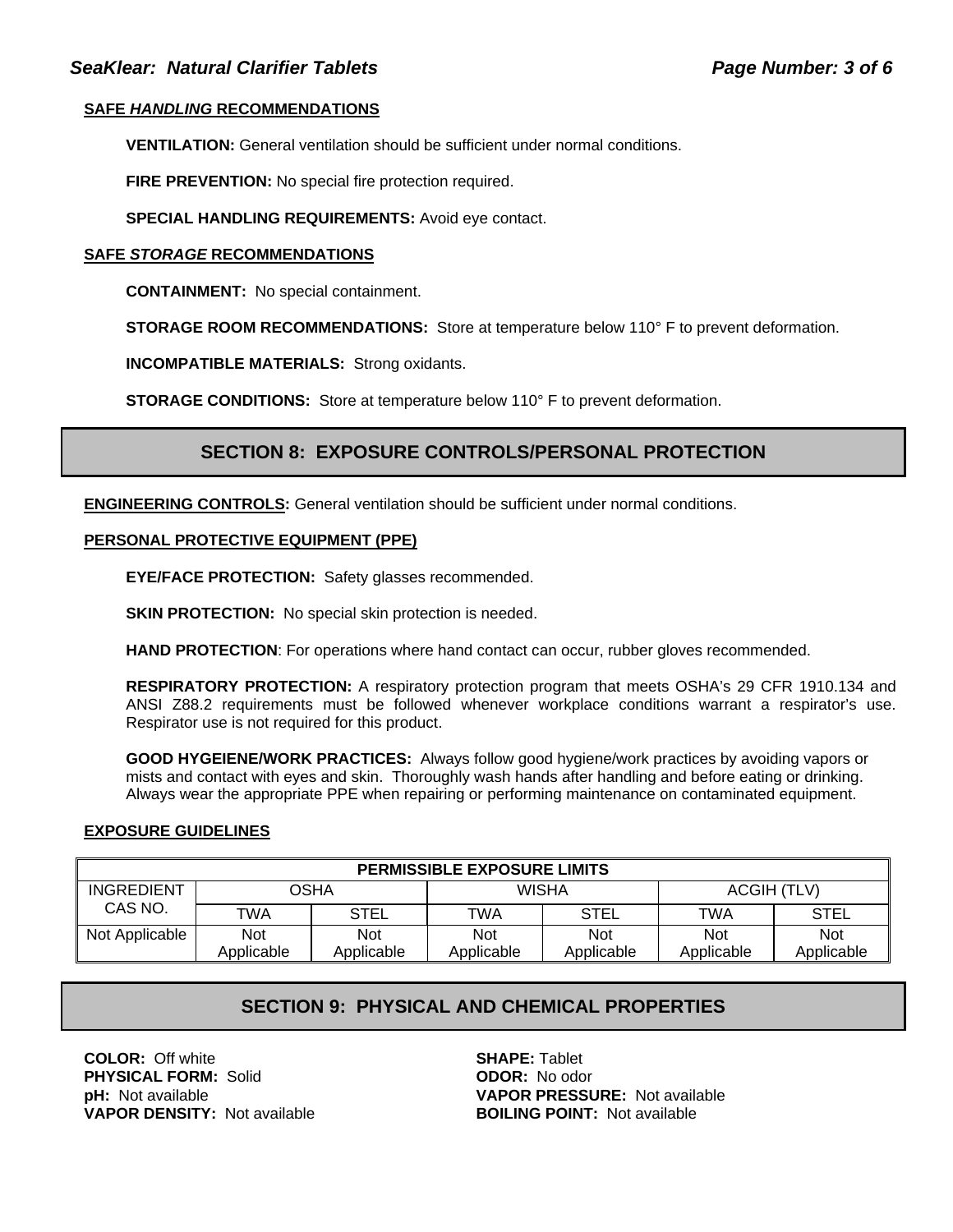**MELTING POINT:** Not available **FREEZING POINT:** Not available

# **SOLUBILITY IN WATER:** Soluble **SPECIFIC GRAVITY OR DENSITY:** Not available

*NOTE: These physical data are typical values based on material tested but may vary from sample to sample. Values should not be construed as a guaranteed analysis of any specific lot or as specifications.*

## **SECTION 10: STABILITY AND REACTIVITY**

**CHEMICAL STABILITY:** Stable.

**CONDITIONS TO AVOID:** Store at temperature below 110° F to prevent deformation.

**MATERIALS TO AVOID (INCOMPATIBILITY):** Avoid strong oxidants.

**HAZARDOUS DECOMPOSITION PRODUCTS:** Carbon Monoxide. Carbon Dioxide.

**HAZARDOUS POLYMERIZATION:** Will not occur.

## **SECTION 11: TOXICOLOGICAL INFORMATION**

**ORAL LD<sub>50</sub> (rat):** Not available.

**DERMAL LD<sub>50</sub> (rabbit):** Not available.

**SKIN IRRITATION: Not available.** 

**EYE IRRITATION:** Not available.

**SKIN SENSITIZATION: Not available.** 

**ADDITIONAL INFORMATION:**

### **SECTION 12: ECOLOGICAL INFORMATION**

**ECOTOXICITY:** Not available.

**MOBILITY:** Not available.

**PERSISTENCE AND DEGRADABILITY:** Not available.

**BIOACCUMULATIVE POTENTIAL:** Not available.

**ADDITIONAL INFORMATION:** Not available.

## **SECTION 13: DISPOSAL CONSIDERATIONS**

If this product as supplied becomes a waste, it does not meet the criteria of a hazardous waste as defined under the Resource Conservation and Recovery Act (RCRA) 40 CFR 261. Please be advised that state and local requirements for waste disposal may be more restrictive or otherwise different from federal regulations. Consult state and local regulations regarding the proper disposal of this material.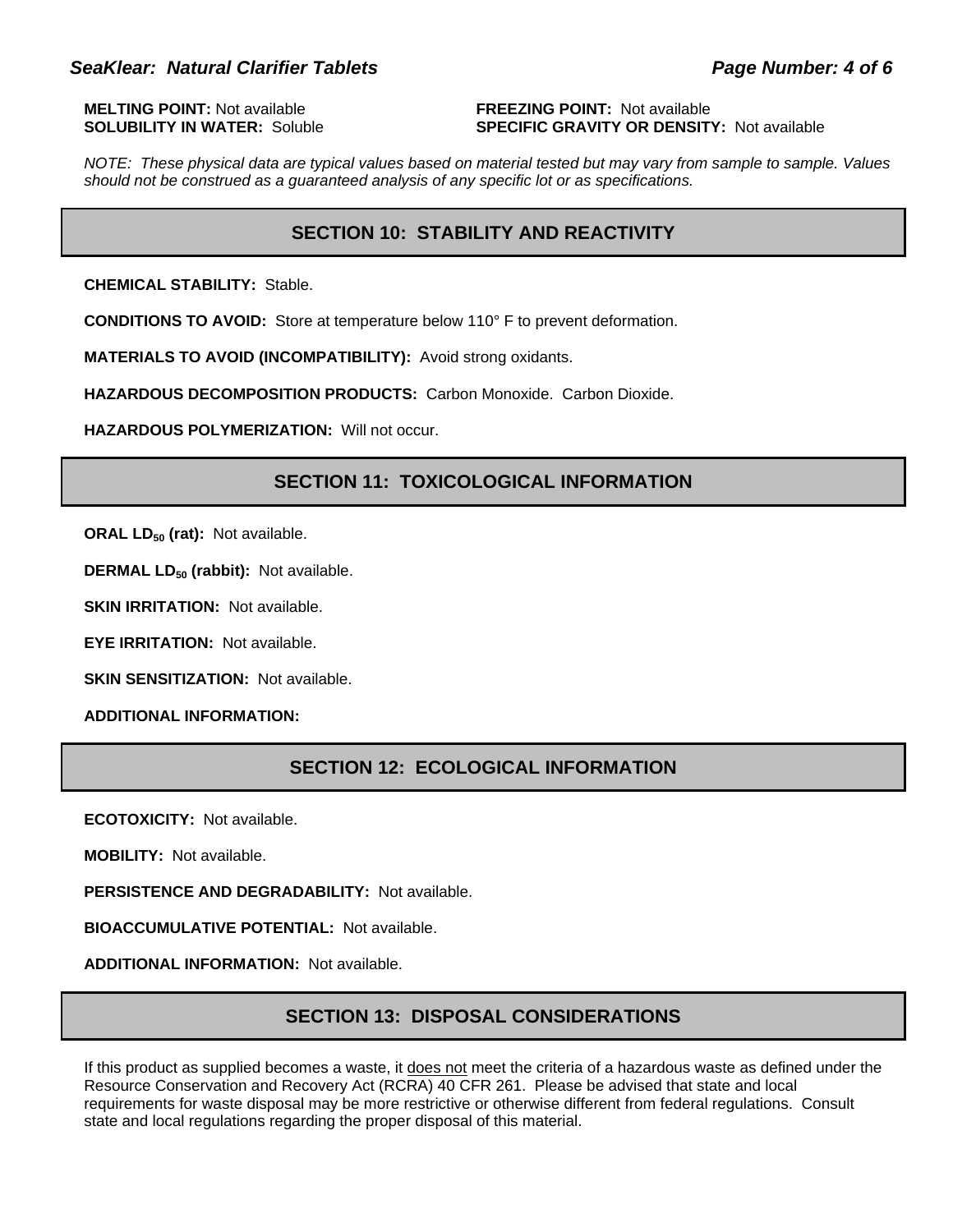*NOTE: Chemical additions, processing or otherwise altering this material may make the waste management information presented in this MSDS incomplete, inaccurate or otherwise inappropriate.* 

### **SECTION 14: TRANSPORT INFORMATION**

#### **U.S. DEPARTMENT OF TRANSPORTATION (DOT):**

**Proper Shipping Name:** Not Regulated Hazard Class: Not Regulated **Identification Number (UN Number):** Not Regulated **Packing Group (PG):** Not Regulated

## **SECTION 15: REGULATORY INFORMATION**

**TSCA STATUS:** Listed

#### **CERCLA REPORTABLE QUANTITY (RQ):**

| <b>CHEMICAL NAME</b> | D<br>ヽ〜        |
|----------------------|----------------|
| Not applicable       | Not applicable |

#### **SARA TITLE III SECTION 302 EXTREMELY HAZARDOUS SUBSTANCES (EHS):**

| <b>CHEMICAL NAME</b> | <b>TPQ</b>     | D <sub>(</sub><br>へしょ |
|----------------------|----------------|-----------------------|
| Not applicable       | Not applicable | Not applicable        |

**SARA TITLE III SECTION 311/312 HAZARD CATEGORIES:** Does this product/material meet the definition of the following hazard classes according to the EPA 'Hazard Categories' promulgated under Sections 311 and 312 of SARA Title III?

| <b>ACUTE HEALTH</b> | <b>CHRONIC HEALTH</b> | <b>FIRE HAZARD</b> | REACTIVE HAZARD | <b>SUDDEN RELEASE</b> |
|---------------------|-----------------------|--------------------|-----------------|-----------------------|
| HAZARD              | HAZARD                |                    |                 | OF PRESSURE           |
| NΟ                  | NΟ                    | NΟ                 | NC              | NΟ                    |

#### **SARA TITLE III SECTION 313 TOXIC CHEMICALS INFORMATION:**

| <b>CHEMICAL NAME</b> | CAS NO.        | CONCENTRATION (%) |
|----------------------|----------------|-------------------|
| Not applicable       | Not applicable | Not applicable    |

**CALIFORNIA PROPOSITION 65:** The following chemical(s) is/are known to the state of California to cause cancer or reproductive toxicity:

| CHEMICAL NAME  | CAS NO.        | CONCENTRATION (%) |
|----------------|----------------|-------------------|
| Not applicable | Not applicable | Not applicable    |